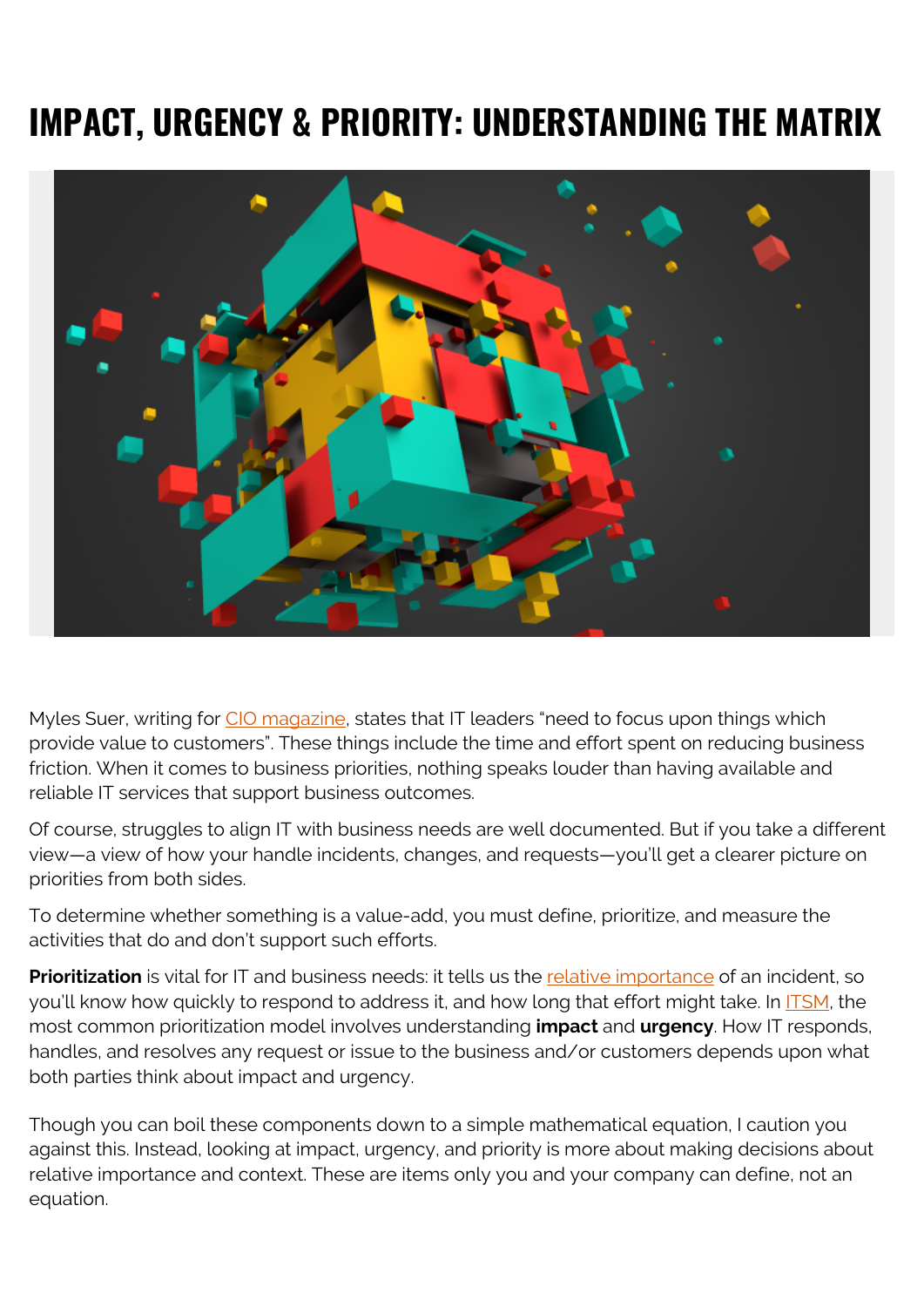Let's take a look at each of these factors and how context and relativity support them.

### **Impact**

[ITILv3 d](https://blogs.bmc.com/blogs/itil-v3-foundation-study-guide/)efines impact as a measure of the **effect** of an incident, problem, or change on business processes.

This effect could be positive: a return on investment or customer satisfaction such as a new feature or improvement to a product. Conversely, it could be very negative based on the degree of damage or cost that results. Loss of revenue, manhours, or customers following IT service downtime or poor performance are all negative effects.

Usually, impact would not be expressed in absolute terms, but rather a range or degree that is subject to the interpretation of your company's context. This range might include:

- Number of customers/users affected
- Amount of lost revenue or incurred costs
- Number of IT systems/services/elements involved

A variety of terms can help identify the impact, or effect, of an incident:

- High, medium, low
- Enterprise-wide, extensive/widespread, moderate/multi-user, individual/single user
- Critical, significant, minor

Remember that words matter: all involved parties must share the same understanding of the scales you use. Clear, common understanding of the impact scale is the first step in effective prioritizing.

#### **Urgency**

Urgency is not about effect as much as it is about **time**. A function of time, urgency depends on the **speed** at which the business or the customer would expect or want something. That might be restoring service to normal operation, or developing, deploying, and delivering a new or updated service or product.

The longer that your company is willing to wait or can afford to be delayed, the lower your urgency. Anything that significantly affects your business from an operational, compliance, or financial perspective is generally more pressing than impacts on other perspectives. For example, a VIP's request or outage to a cloud service covering a whole region would require shorter response and resolution times because it is a more urgent issue.

Like impact, urgency scales depend on your business context, needs, and risks. Common scales used in defining urgency are **critical, major, medium,** and **minor**.

### **Priority**

Priority is the **intersection** of impact and urgency. Considering impact and urgency offers your company a clearer understanding of what is more important when it comes to a change: a request or an incident.

Remember that priority is relative: it defines what actions you'll take, but these are never set in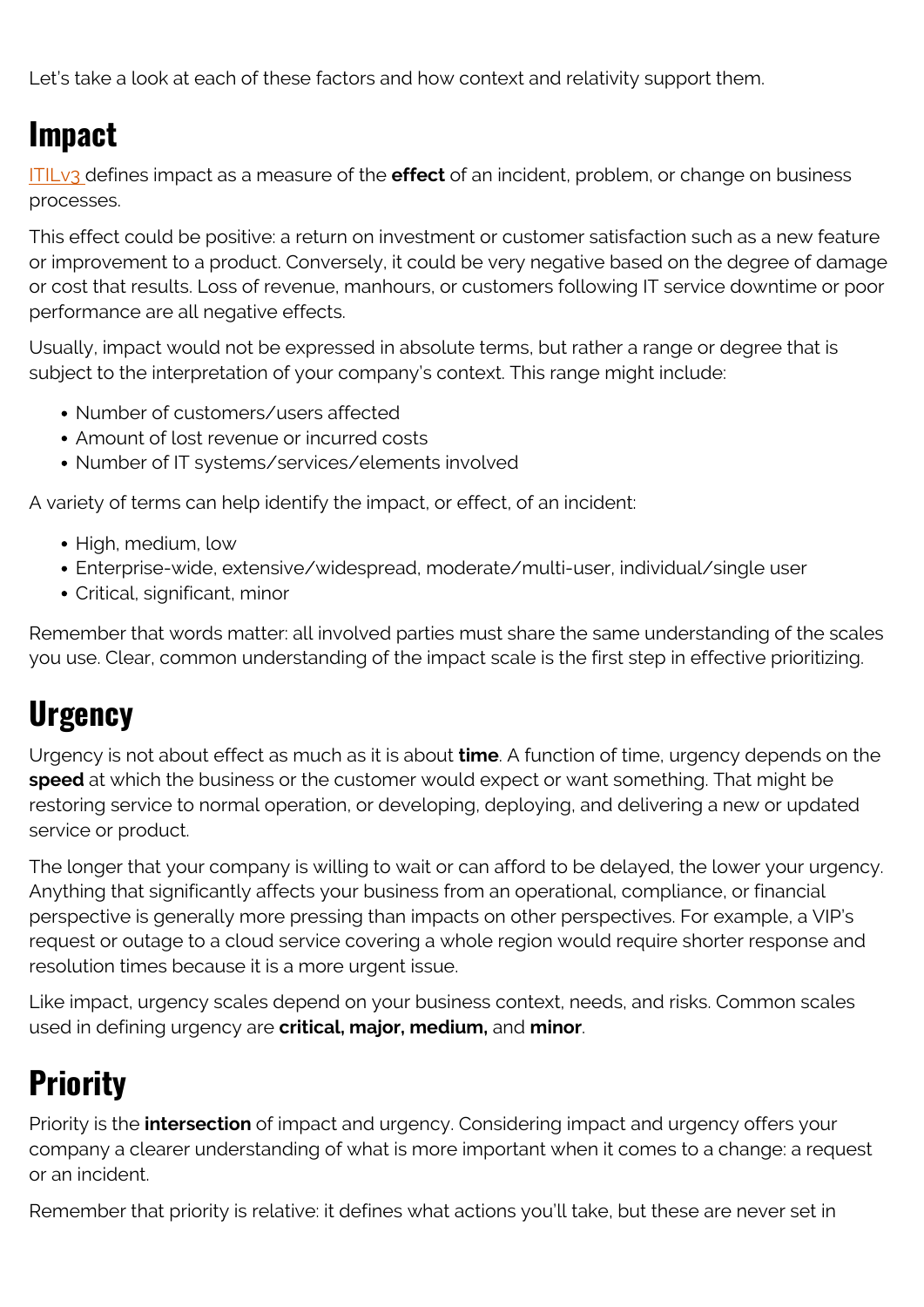stone—they can vary as the context shifts.

Correlating impact and urgency can be easily done in a simple matrix, which can he hardcoded into your ITSM solutions for an easy way to determine service levels and track performance measures when treating incidents, problems, requests, or changes. Priority scales are usually defined as:

- Critical/severe
- Major/high
- Medium
- Minor/low

| bmc     |                 | <b>Impact</b> |               |               |
|---------|-----------------|---------------|---------------|---------------|
|         | <b>Priority</b> | Low           | <b>Medium</b> | <b>High</b>   |
| Urgency | <b>High</b>     | <b>Medium</b> | <b>High</b>   | <b>High</b>   |
|         | <b>Medium</b>   | Low           | <b>Medium</b> | <b>High</b>   |
|         | Low             | Low           | Low           | <b>Medium</b> |

#### Basic Impact, Urgency & Priority matrix

Here's an example of an impact, urgency, and priority matrix. Anything that has both high impact and high urgency gets the highest priority, while low impact and low urgency results in the lowest priority.

### **Best practices for determining impact, urgency, and priority**

No matrix is a one-size-fits-all framework. You'll want to define urgency, impact, and priority alongside key stakeholders, then continually review your definitions as you encounter various scenarios. What might be high priority to the business might be much lower in the eyes of a thirdparty vendor; therefore, alignment across all agreements and contracts is critical.

One significant challenge I have come across: when users and support teams have the freedom to dictate the impact, urgency, and priority of their submitted issue, you'll likely see a confusion of priorities. This freedom might be necessary for support teams to give situational context, but it can have a bad effect: most users will likely choose the highest level of priority even for mundane matters, like obtaining a gaming mouse for use even though their work involves spreadsheets.

Conversely, support teams are likely to choose lower levels due to their perception of effort involved or performance rating model applied, i.e., not wanting to restrict themselves to shorter resolution timelines that they are unlikely to meet.